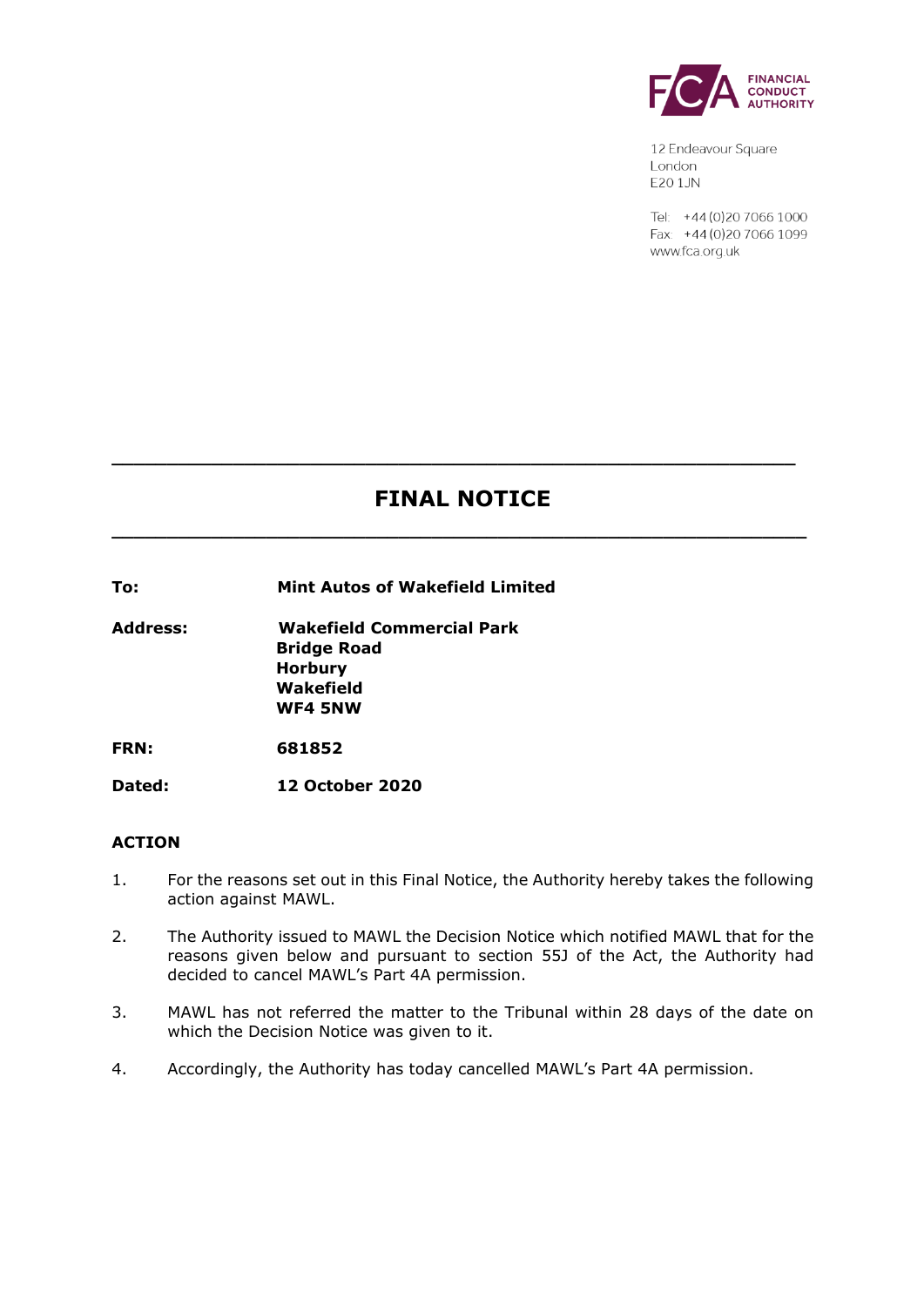# **DEFINITIONS**

5. The definitions below are used in this Final Notice:

"the Act" means the Financial Services and Markets Act 2000;

"the Authority" means the Financial Conduct Authority;

"the Decision Notice" means the Decision Notice issued by the Authority to MAWL dated 6 August 2020;

"MAWL" means Mint Autos of Wakefield Limited;

"MAWL's Part 4A permission" means the permission granted by the Authority to MAWL pursuant to Part 4A of the Act;

"the Overdue Balance" means the outstanding sum of £566.88, owed by MAWL to the Authority comprising an invoice dated 8 January 2019 for £160.69 (which was due for payment by 7 February 2019) for regulatory fees and levies for the period 1 April 2018 to 31 March 2019; an invoice dated 12 February 2019 for £250 (which was due for payment by 14 March 2019) for a late submission of a regulatory return, which had been due to be submitted by 16 January 2019; and an invoice dated 31 July 2019 for £156.19 (which was due for payment by 30 August 2019) for regulatory fees and levies for the period 1 April 2019 to 31 March 2020;

"the Principles" means the Authority's Principles for Businesses;

"the suitability Threshold Condition" means the threshold condition set out in paragraph 2E of Schedule 6 to the Act;

"the Threshold Conditions" means the threshold conditions set out in Schedule 6 to the Act;

"the Tribunal" means the Upper Tribunal (Tax and Chancery Chamber); and

"the Warning Notice" means the Warning Notice issued by the Authority to MAWL dated 9 July 2020.

### **REASONS FOR THE ACTION**

- 6. On the basis of the facts and matters and conclusions described in the Warning Notice, and in the Decision Notice, it appears to the Authority that MAWL is failing to satisfy the suitability Threshold Condition, in that the Authority is not satisfied that MAWL is a fit and proper person having regard to all the circumstances, including whether MAWL managed its business in such a way as to ensure that its affairs were conducted in a sound and prudent manner.
- 7. MAWL has failed to pay the Overdue Balance and it has not been open and cooperative in all its dealings with the Authority, in that MAWL has failed to respond to the Authority's repeated requests for it to pay the Overdue Balance, and has thereby failed to comply with Principle 11 of the Principles and to satisfy the Authority that it is ready, willing and organised to comply with the requirements and standards of the regulatory system.
- 8. These failures, which are significant in the context of MAWL's suitability, lead the Authority to conclude that MAWL has failed to manage its business in such a way as to ensure that its affairs are conducted in a sound and prudent manner, that it is not a fit and proper person, and that it is therefore failing to satisfy the Threshold Conditions in relation to the regulated activities for which it has had a permission.